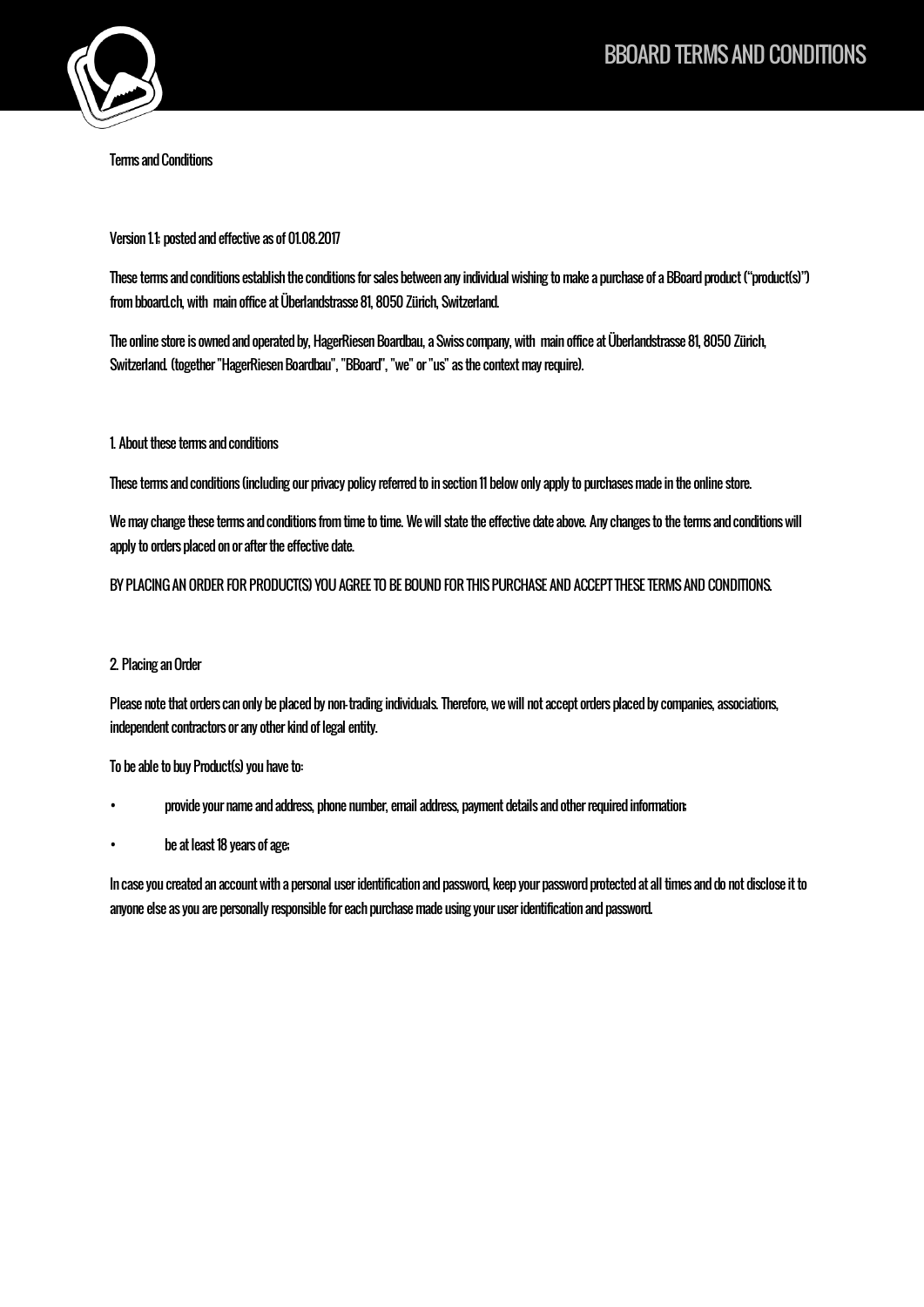

3. Order Processing and Contract conclusion

You agree that your order is an offer to buy the Product(s) listed in your order under these Terms and Conditions. All orders must then be accepted by us.

We may choose not to accept orders in our sole discretion and notably abnormal orders, orders which we suspect are not placedin good faith or orders which have not been placed by individuals. We are not required to provide a reason for declining to accept any order, though may do so in our sole discretion.

After having received your order, if we accept it, we will send you an order confirmation by email with your order number and details of the Product(s) you have orderedand the Terms and Conditions.

Conclusion of the contract will take place at the moment you receive the order confirmation email.

The order confirmation email is your proof of purchase, please store it as we will not archive your contract.

4. Prices, shipping and handling charges and taxes

The price charged for a product will be the price in effect at the time the order is placed and will be set out in the order confirmation email.

We may change prices at any time without notice. Price increases will only apply to orders placed after such changes.

Prices for the product(s) include VAT or other applicable taxes but do not include charges for shipping and handling.

Separate charges for shipping, handling and their related VAT or other taxes will be shown in the online store during the ordering process and, in any case, on the order confirmation email.

In case certain costs cannot be reasonably calculated before the conclusion of the contract, you will be informed about the manner in which the total price will be calculated.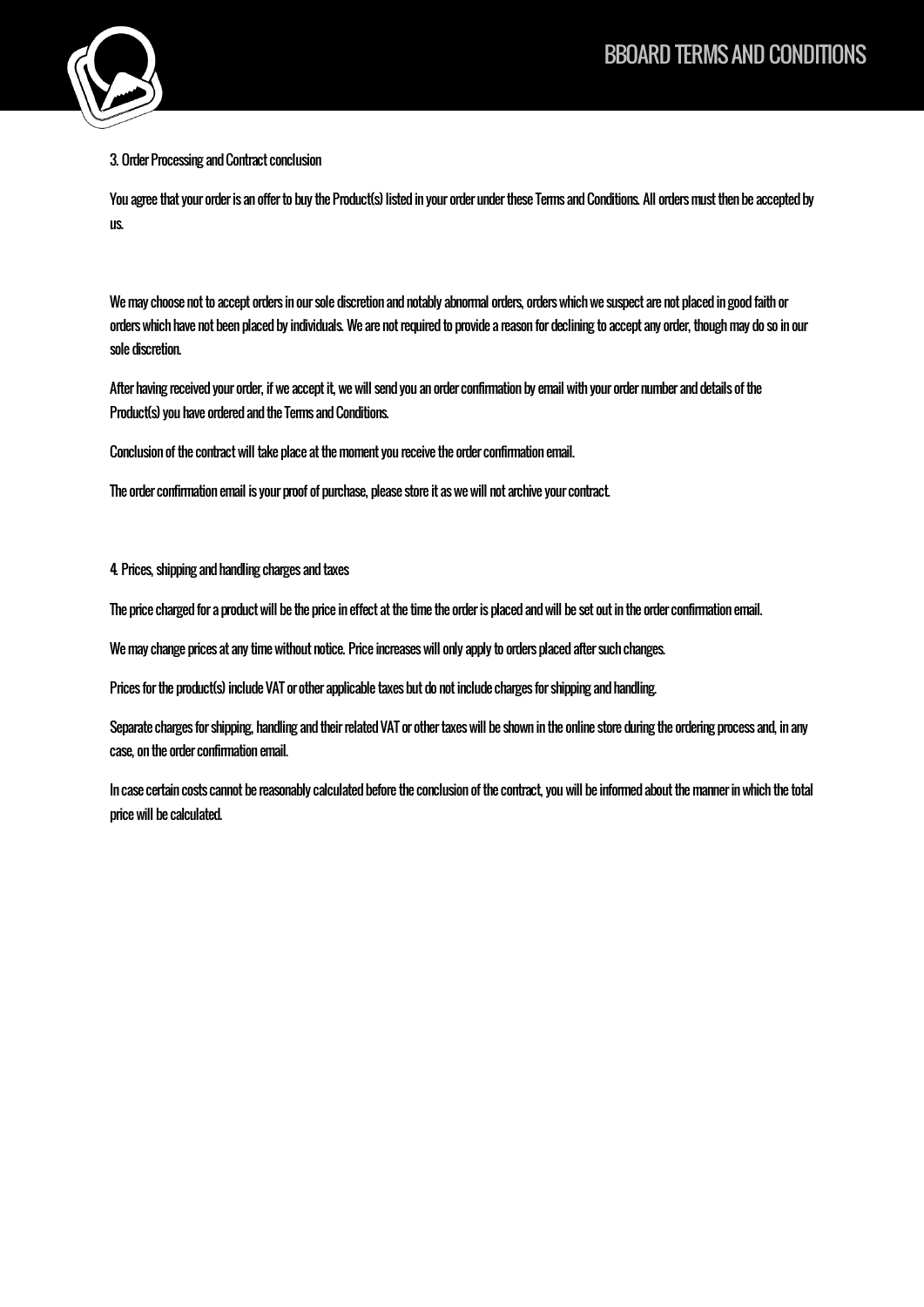

5. Delivery

We deliver product(s) in the whole world subject to the following restrictions:

We are unable to deliver to:

P.O. Box addresses,

Overseas army addresses,

Hotels and hostels,

**Prisons** 

Delivery options are as follows:

Standard: estimated delivery time of 20 to 30 business days

Delivery time as well as the delivery option you chose will be confirmed in the order confirmation.

Delivery date will not exceed 60 days, unless you specifically agree to a later date.

In case you unreasonably defer delivery or delay the receipt of delivery after we have notified you that we have tried to deliver the ordered product(s) to you, or if you have provided us with an incorrect delivery address which results in an unsuccessful delivery, the delivery package will be returned to us. If the product(s) remain undelivered after the first delivery attempt for a period of 7 working days and are returned to us undelivered, we shall be entitled to cancel the contract and we will refundyou in accordance with the provisions of Article 9.

We shall not be held responsible for delayed delivery or failure to perform, if the delay or failure is neither due to our fault nor for our account pursuant to the law or generally accepted principles.

We encourage you to examine the delivery package and received product(s) within 14 (fourteen) days after they are delivered to you and check their condition and that the content of the delivery package is complete. In case of damaged or missing product(s), please contact our customer service.

6. Product(s) availability

We do not guarantee the availability of any product(s) in the online store. Unless we accepted your order, we reserve the right, without liability or earlier notice, to change, discontinue or to stop making available any product(s).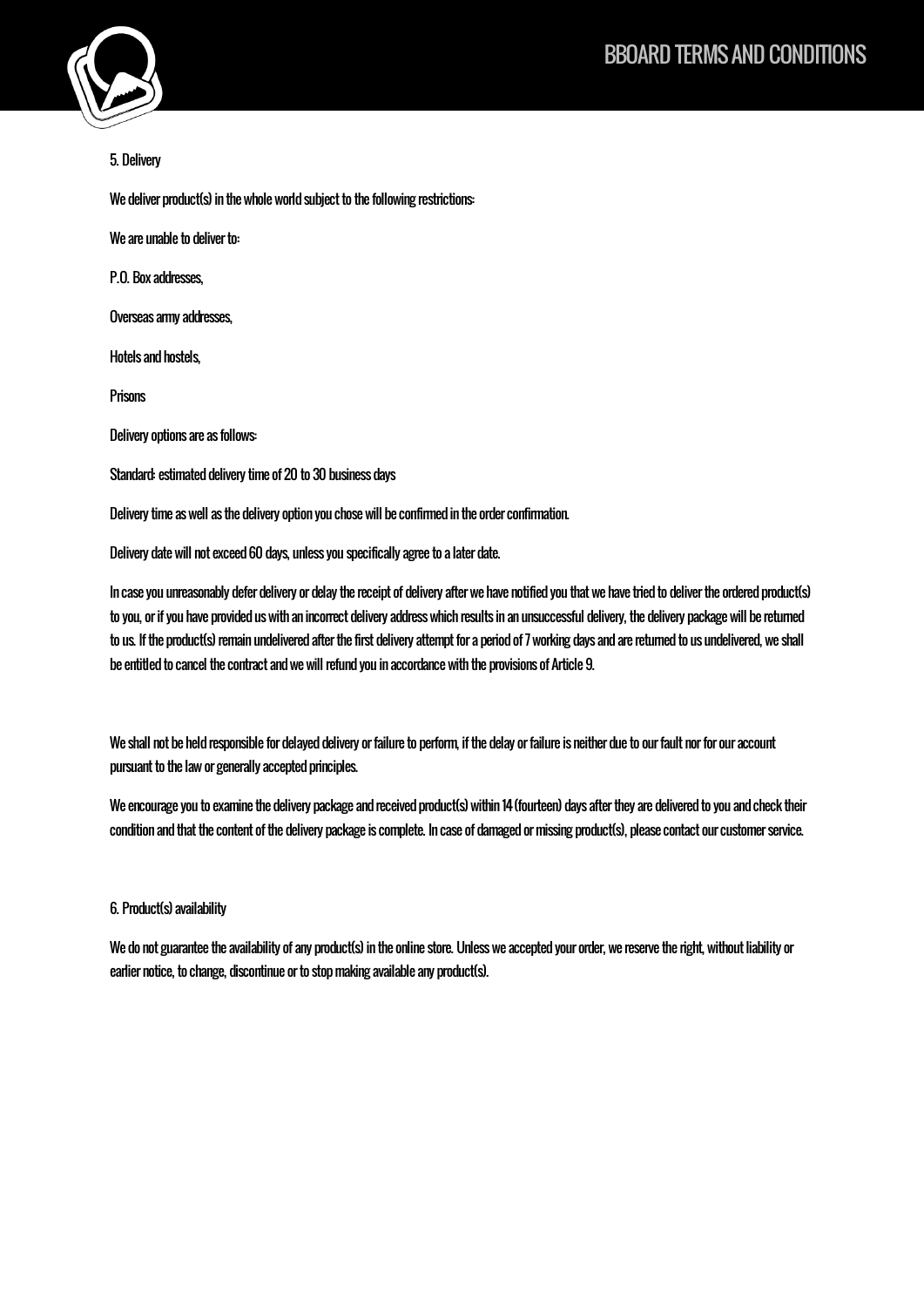

### 7. Compatibility, product Information

Please take care when placing your order to ensure that the product(s) you purchase are compatible for the intended use. Please use the online store as your final point of reference when checking compatibility. In the event of a difference between the online store content and any other website (or any other source of information) the compatibility of product(s) as shown on the online store at the time of purchase will be seen as taking precedence.

#### 8. Payment

Payment can be made by Bank transfer or Cash by pickup at our store.

All payments will be subject to security checks.

Therefore our services may contact you to confirm your order information and order details such as proof of address, proof of address in the name of the person indicated for the delivery address etc.

#### 9. Return and refund

Please note that we will only process returns and refunds for product(s) bought in the online store. Cancellation right:

If you have bought product(s) for your own private use as a consumer and want to exercise your right to cancel the contract and return the product(s) you may do so provided you notify our customer service within 14 days after the date on which you receive the product(s).

In case of a contract relating to multiple product(s), your cancellation right will expire within 14 days after the date on which you receive the last product.

In order to exercise your cancellation right, please make an unequivocal statement to us, for example by contacting our customer service by telephone, email and/or use the contact form on www.bboard.ch. You may only return product(s) over which you have taken reasonable care and which you have not used in a manner that goes beyond what is necessary to establish the nature, characteristics and functioning of the product(s). You will be liable for any diminished value of the product(s) resulting from your handling of the product(s) other than what is necessary to establish the nature, characteristics and proper functioning of the product(s) you bought.

# PLEASE NOTE THAT YOU CANNOT EXERCISE THIS RIGHT OF CANCELLATION IN RESPECT OF: - ANY PRODUCT(S) WHICH HAVE BEEN MADE TO THE CONSUMER'S SPECIFICATIONS OR PERSONALISED.

In order to return the product(s), you can make an unequivocal statement to us, for example by contacting our customer service by telephone, email and/or use the contact form on www.bboard.ch.

Once we have received your statement to cancel the contract, we will send you a confirmation email.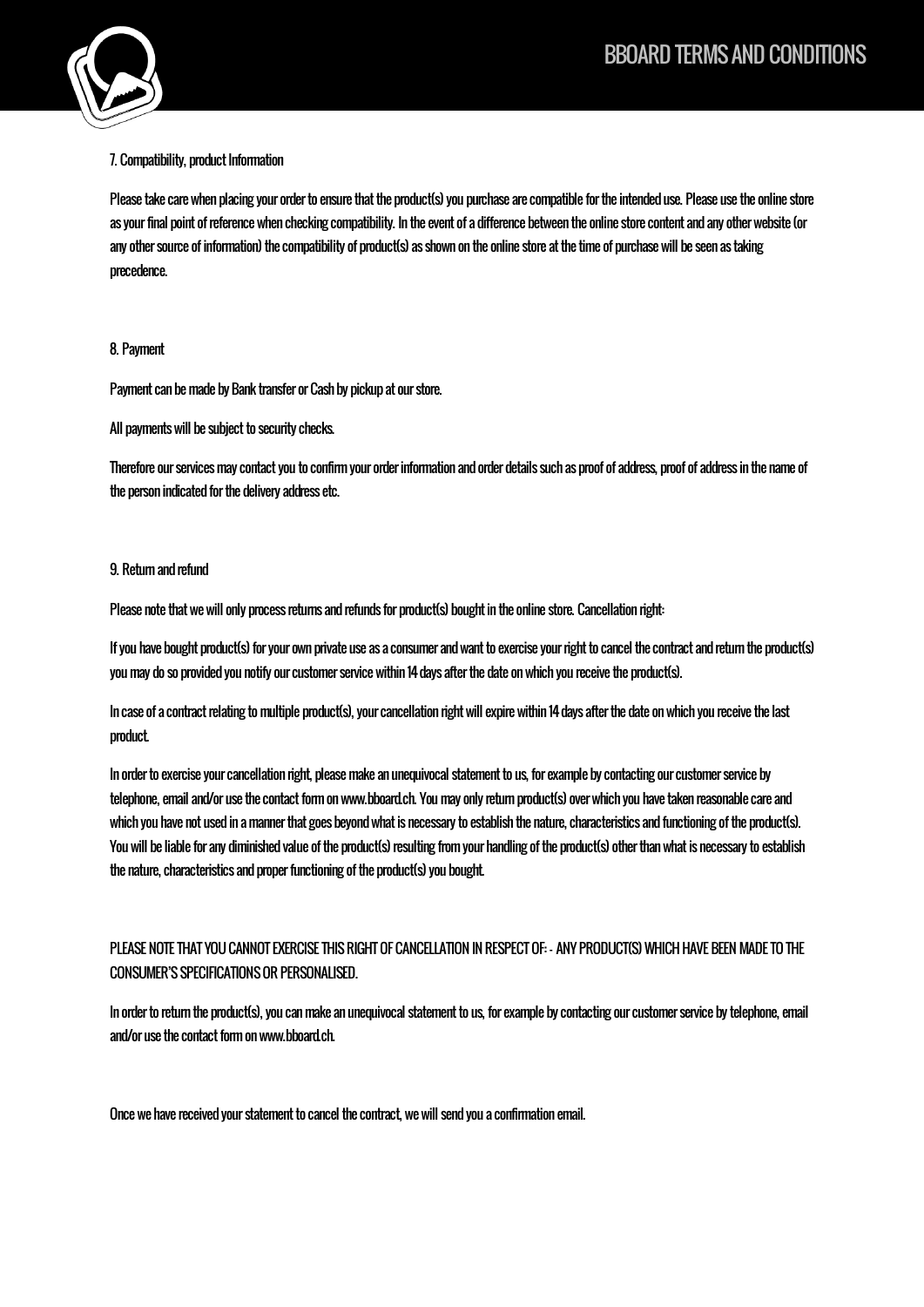# BBOARD TERMS AND CONDITIONS



You will then have to return the product(s) without undue delay and in any event not later than 14 days from the date on which you notified your decision to withdraw from the contract. You will bear the direct costs for returning the product(s).

Return procedure

You must return the product(s) in their original package.

You must include all accessories, user manuals and any free gifts that came in the same package.

Where a product has been purchased as a part of a bundle of multiple products, all multiple products within that bundle must be returned.

Please treat the product(s) with reasonable care and return them in the condition that they were delivered to you.

Please pack the product(s) securely and make sure that your order number is clearly visible on the outside of the parcel.

To ensure fast and secure return we encourage you to followthe given return instructions.

We will refund the price you paid for the product(s) plus the initial shipping cost within 14 days from the day on which we are informed of your decision to cancel the contract. However, we may withhold such reimbursement until receipt of the product(s) or receipt of the evidence that you have sent back the product(s) whichever is the earliest. In case you chose an express delivery option, only standard initial shipping cost will be reimbursed.

The refund will be confirmed by email.

Payment will be carried out using with the same means of payment as you used for the initial transaction.

If you return product(s) 1) that you are not entitled to return, 2) that you damaged or used in a manner that goes beyond what is necessary to establish the nature, characteristics and functioning of the product(s), or , 3) with product(s) missing, or 4) have otherwise failed to exercise reasonable care when taking care of and returning product(s), we reserve the right either to reject your return and decline to refund or to reduce any payments to be refunded to you for the diminished value of the product(s), subject to applicable law.

#### Other return cases:

If the product(s) you have received do not correspond to the ones you have ordered, or if your delivery is incomplete or damaged in transportation, please contact without delay our customer service either via email or by phone for assistance.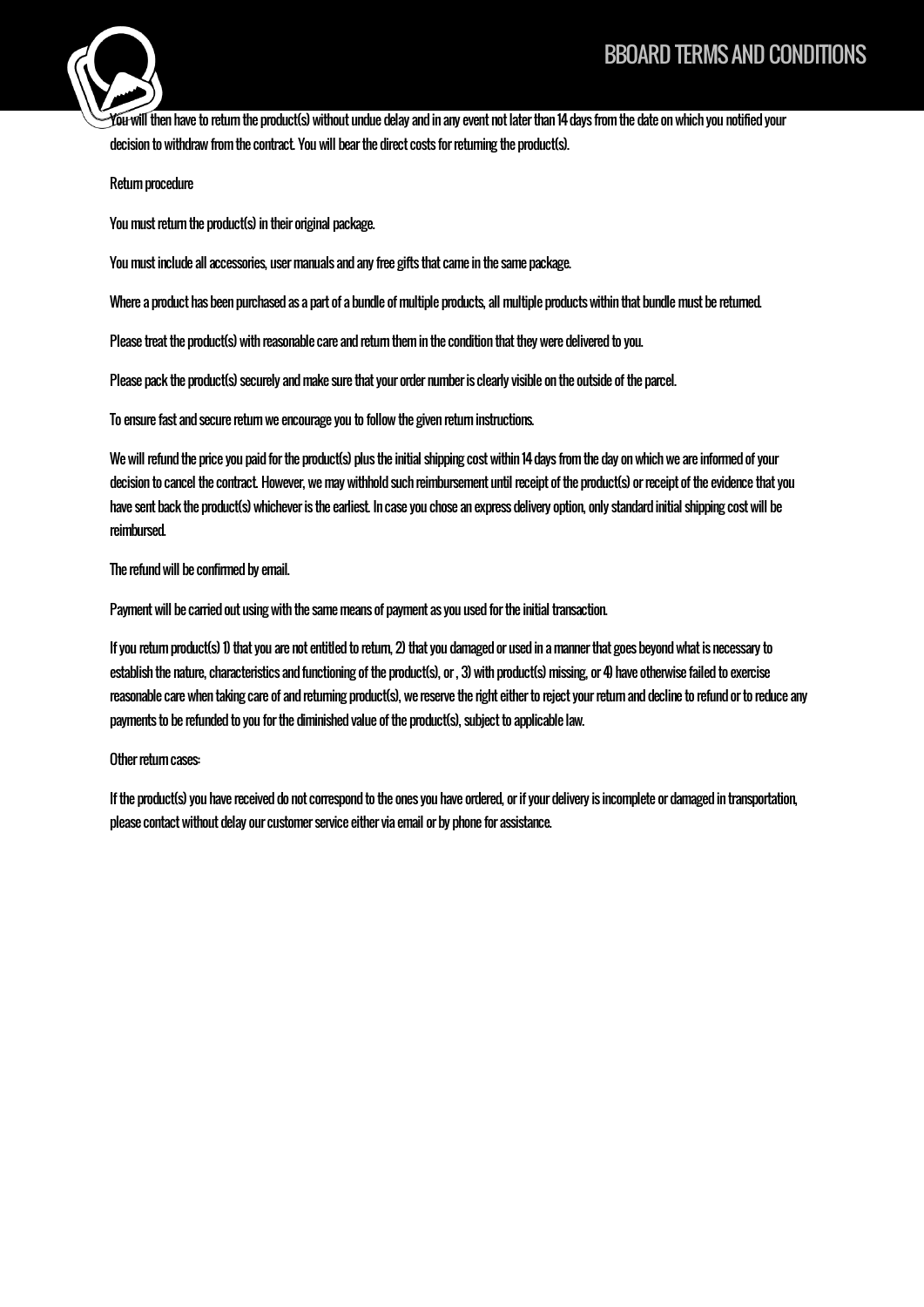

# 10. Warranty

Any product(s) that we supply to you will be of satisfactory quality. If we deliver a product to you that is not of satisfactory quality, you can contact us for a repair or replacement or, where this is not possible, for a refund. Further information is set out in our warranty policy for product(s) is detailed on our website, section warranty policy.

If you believe that you are entitled to warranty services, please contact our customer service.

As a consumer, you have legal rights in relation to products that are faulty or not as described. Further, we are under a legal duty to supply products that are in conformity with this contract. Advice about your legal rights is available from your local Citizens' Advice Bureau or Trading Standards office. Nothing in our Warranty Policy or elsewhere in our terms and conditions will affect these legal rights.

# 11. Personal Data

The privacy policy available on our website and additional provisions in these terms and conditions govern the use of your personal data and our use of cookies. Purchasing of product(s) in the online store requires that you accept the privacy policy and the processing of personal data as described in said privacy policy.

We will take reasonable care to keep the details of your order and payment secure, but (in the absence of material negligence on our part) we cannot be held liable for any loss you may suffer if a third party procures unauthorized access to any data you provide when accessing or ordering from the website.

## 12. Our Liability

We shall perform our obligations under these terms and conditions with reasonable care and skill.

There are certain liabilities that we cannot exclude under applicable law. In particular, nothing in these terms and conditions limits our liability for personal injury or death caused by our negligence or our liability for fraud. As stated above in section 10, you have certain rights as a consumer, including legal rights relating to faulty or misdescribed product(s). Nothing in these terms and conditions will affect these legal rights.

We are responsible only for losses that are a natural, foreseeable consequence of our breach of these terms and conditions. We shall not be liable if we are prevented or delayed from complying with our obligations by anything that you (or anyone acting on your behalf) does or fails to do or due to events that are beyond our reasonable control.

You should take all reasonable steps and precautions to ensure that the product(s) you order are suitable for your purposes. You must follow any advice that we give you in relation to product(s)(including instructions, user guides and/or manuals provided with product(s)). We do not accept liability for damage to product(s) that we have supplied where caused by your failure to follow our advice.

We shall not be liable for any losses related to any business of yours such as lost data, lost profits, lost revenues or business interruption.